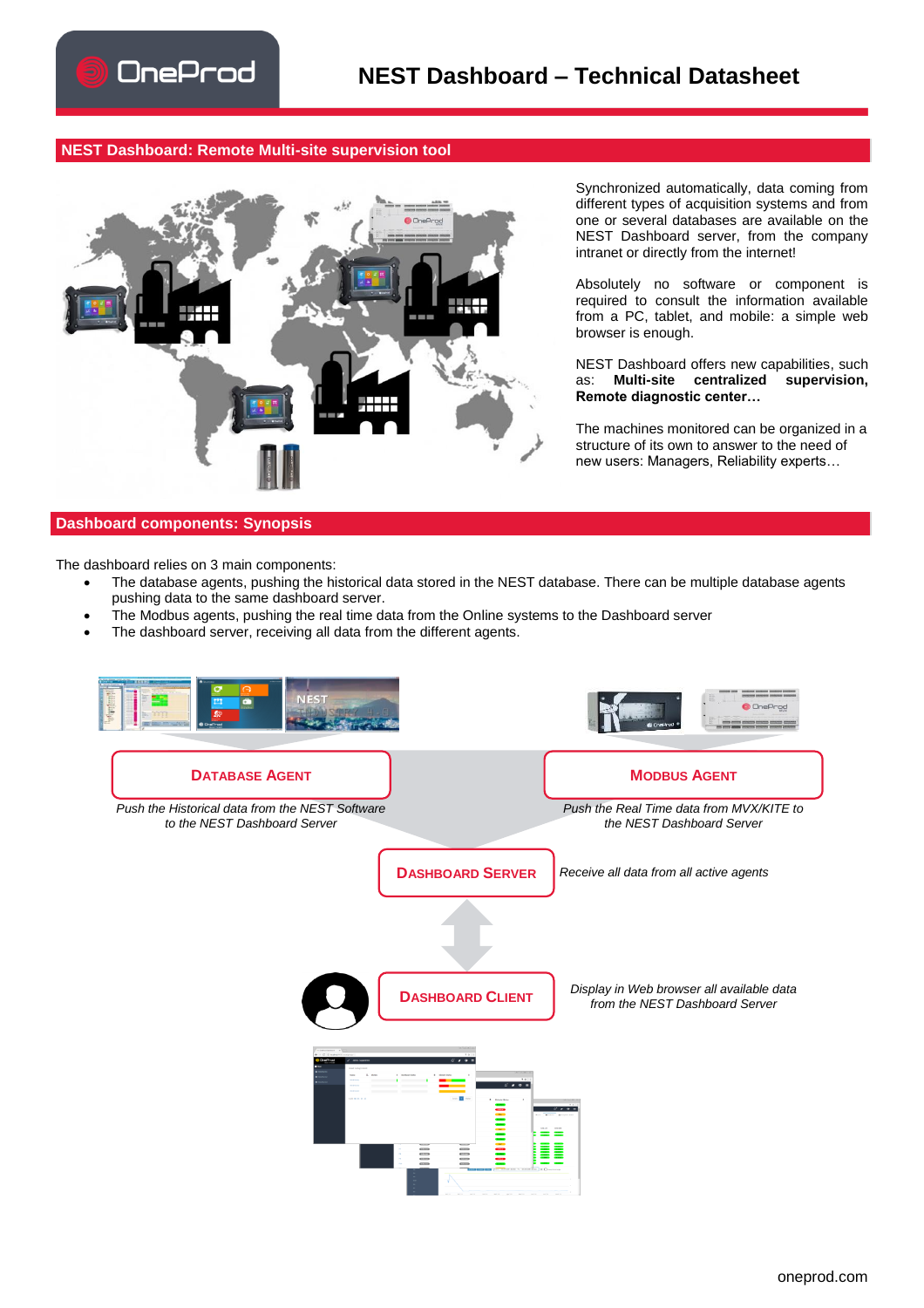

## **NEST Dashboard – Technical Datasheet**

| <b>General specifications</b>                  |                               |                                                                                                                                                                                                                                                                                                                                                                       |  |  |  |  |
|------------------------------------------------|-------------------------------|-----------------------------------------------------------------------------------------------------------------------------------------------------------------------------------------------------------------------------------------------------------------------------------------------------------------------------------------------------------------------|--|--|--|--|
| Compatible                                     | Portable data collection      | <b>ONEPROD FALCON</b>                                                                                                                                                                                                                                                                                                                                                 |  |  |  |  |
| acquisition                                    | Wireless monitoring           | <b>ONEPROD EAGLE</b>                                                                                                                                                                                                                                                                                                                                                  |  |  |  |  |
| systems                                        | Online monitoring             | ONEPROD KITE, ONEPROD MVX                                                                                                                                                                                                                                                                                                                                             |  |  |  |  |
| <b>Connectivity</b>                            | Network compatibility         | Intranet, Internet                                                                                                                                                                                                                                                                                                                                                    |  |  |  |  |
|                                                | Synchronization               | Automatic                                                                                                                                                                                                                                                                                                                                                             |  |  |  |  |
|                                                | Communication port            | Customizable. One port must be opened and can be defined by the IT manager.                                                                                                                                                                                                                                                                                           |  |  |  |  |
|                                                | Architecture                  | Compatible with multi database and multi systems architecture with Firewall<br>restrictions                                                                                                                                                                                                                                                                           |  |  |  |  |
| <b>Accessibility</b>                           | Support                       | Can be accessed from a computer, mobile or tablet through a web browser                                                                                                                                                                                                                                                                                               |  |  |  |  |
|                                                | Access control                | The access is protected by username / password. Different user profiles are available<br>to assign different privileges according to the user profile.                                                                                                                                                                                                                |  |  |  |  |
| Data mining                                    | Type of information available | Historical Alarm status, Expert advice, Live Alarm status, Live instrument status                                                                                                                                                                                                                                                                                     |  |  |  |  |
|                                                | Format                        | Machines lists with bargraph or data browsing in picture mode                                                                                                                                                                                                                                                                                                         |  |  |  |  |
|                                                | Search tool                   | Machine name filter; Sorting per type of information (historical alarm status, expert<br>advice, live alarm status, live instrument status)                                                                                                                                                                                                                           |  |  |  |  |
|                                                | Number of machines per page   | $10 - 50 - 100 - All$                                                                                                                                                                                                                                                                                                                                                 |  |  |  |  |
| Data structure                                 | Assets groups                 | Assets can be grouped according to a customized structure compared to the original<br>databases of NEST condition monitoring software in order to provide efficient                                                                                                                                                                                                   |  |  |  |  |
|                                                |                               | supervision interfaces. E.g. Grouping of assets per type of equipment, per area of<br>responsibility                                                                                                                                                                                                                                                                  |  |  |  |  |
|                                                | Synthetic view                | The information is computed at the level of each asset group to represent the status of<br>the machines contained                                                                                                                                                                                                                                                     |  |  |  |  |
|                                                | <b>ONEPROD Health matrix</b>  | Full display of monitoring parameters in a matrix with values and alarm colors and<br>allowing for trending capabilities                                                                                                                                                                                                                                              |  |  |  |  |
| Machine data                                   | Diagnostic                    | Access to the last expert diagnostic and maintenance recommendation per machine                                                                                                                                                                                                                                                                                       |  |  |  |  |
| access                                         | Events (online)               | Tracking of events (alarms, hardware) is managed and displayed in the NEST<br>Dashboard so that people in charge of the supervision can determine if further analysis<br>is needed on that machine                                                                                                                                                                    |  |  |  |  |
| <b>Trending</b>                                | Historical data               | The trends display the values stored in the database of the NEST condition monitoring<br>software                                                                                                                                                                                                                                                                     |  |  |  |  |
|                                                | Live data (online)            | Live trend values are collected directly from online monitoring system. The trend starts<br>at the time the page is prompted and is refreshed every time a new value is available                                                                                                                                                                                     |  |  |  |  |
|                                                | Short term data (online)      | A short term trend plots recent live data stored into a short term buffer (size<br>customizable). It provides a detailed trend of recent history, e.g. over the last 3 months                                                                                                                                                                                         |  |  |  |  |
| <b>Exception</b><br><b>Monitoring (online)</b> | Global event counter          | An event counter is accessible from any view to notify the user of the total number of<br>machines on which new events happened                                                                                                                                                                                                                                       |  |  |  |  |
|                                                | Types of events               | Monitoring alarm, Hardware/communication problem, new diagnostic                                                                                                                                                                                                                                                                                                      |  |  |  |  |
|                                                | Events traceability           | All events occurring on one machine are kept in the Events history of the machine until<br>acknowledgement. Each event is tagged with its type and timestamp.                                                                                                                                                                                                         |  |  |  |  |
|                                                | Events management             | Each machine appears only once in the list of the event counter. If multiple events<br>occur on the same machine, all will be kept in the history available in the Events details<br>view of that machine, until the next acknowledgment. This machine will still appears<br>once in the event counter.                                                               |  |  |  |  |
|                                                | Monitoring Events details     | Based on the Live values collected from online monitoring systems, the following<br>information is available:<br>- the parameter(s) that trigged the alarm,<br>- the counter of how many times this alarm occurred for this parameter<br>- the % of time in alarm since the last acknowledgment<br>- the trend of this parameter with display of the alarm thresholds |  |  |  |  |
| Languages                                      | User preference               | English, French, German, Spanish, Chinese simplified                                                                                                                                                                                                                                                                                                                  |  |  |  |  |
| <b>Scalability</b>                             | Number of machines / server   | Several thousands to 10.000+ machines depending on the server capabilities                                                                                                                                                                                                                                                                                            |  |  |  |  |
|                                                | Number of systems / server    | Several hundreds to 1.000+ of online systems depending on the server capabilities                                                                                                                                                                                                                                                                                     |  |  |  |  |
|                                                | Number of agents / server     | Dozens of Modbus/database agents can be connected to the same server depending<br>on the server capabilities                                                                                                                                                                                                                                                          |  |  |  |  |
|                                                |                               |                                                                                                                                                                                                                                                                                                                                                                       |  |  |  |  |

| Filter             |                                                                                                                                                                                                                                                                                                 | $\boldsymbol{\mathsf{x}}$ | All                | ٠ | All                                                                     | ٠                         | All                 | ٠        | $\Delta$ II          |                  |                                |
|--------------------|-------------------------------------------------------------------------------------------------------------------------------------------------------------------------------------------------------------------------------------------------------------------------------------------------|---------------------------|--------------------|---|-------------------------------------------------------------------------|---------------------------|---------------------|----------|----------------------|------------------|--------------------------------|
| Name               |                                                                                                                                                                                                                                                                                                 | 里                         | <b>Live Alarms</b> | ٠ | <b>Hardware Status</b>                                                  | ٠                         | <b>Alarm Status</b> | ٠        | <b>Expert Advice</b> |                  | <b>Expert Advice Timestamp</b> |
| Déf 2ie planetaire | Def pign IMS - 05.06.2015 04:07                                                                                                                                                                                                                                                                 |                           |                    |   |                                                                         | $\boldsymbol{\mathsf{x}}$ | <b>Alarmy</b>       |          | <b>Excellent</b>     | $\alpha$         | 16.01.2015 11:28               |
| Déf pign IMS       |                                                                                                                                                                                                                                                                                                 |                           |                    |   |                                                                         |                           | <b>Alarmi</b>       |          | Good                 | $\alpha$         | 05:06:2015 04:07               |
| Det roult HSS      |                                                                                                                                                                                                                                                                                                 |                           |                    |   |                                                                         |                           | <b>Alarmy</b>       |          | Good                 | $\alpha$         | 12.02.2015 19:54               |
| Dat roult NDE GE   | <b>Diagnosis</b>                                                                                                                                                                                                                                                                                |                           |                    |   |                                                                         | <b>Alarmy</b>             |                     | Good     | $\Omega$             | 07.05.2015 04:26 |                                |
| Philais miverau MB | Main bearing I: RAS Main bearing2: RAS Gearbox: - sur l'ensemble des<br>paliers, niveaux vibratoires en nette baisse à la suite du remplacement<br>de la gearbox (nouveau multiplicateur mis en service en 02/2015).<br>Génératrice : - sur les deux paliers, le niveau moyennes fréquences est |                           |                    |   | <b>Danger</b>                                                           |                           | Good                | $\Omega$ | 07.01.2015 10:12     |                  |                                |
| 1-5/5 10 25 50     | seuils vibratoires ont été adaptés à ces machines. Acceptable.                                                                                                                                                                                                                                  |                           |                    |   | ólevé. Cela paraît ôtre une caractéristique des génératrices Weier. Les |                           |                     |          |                      |                  | Previous                       |
|                    | Recommendation                                                                                                                                                                                                                                                                                  |                           |                    |   |                                                                         |                           |                     |          |                      |                  |                                |



Example Event details view with trend, alarm thresholds and<br>bargraph of the alarm status in % of time since last expert analysis